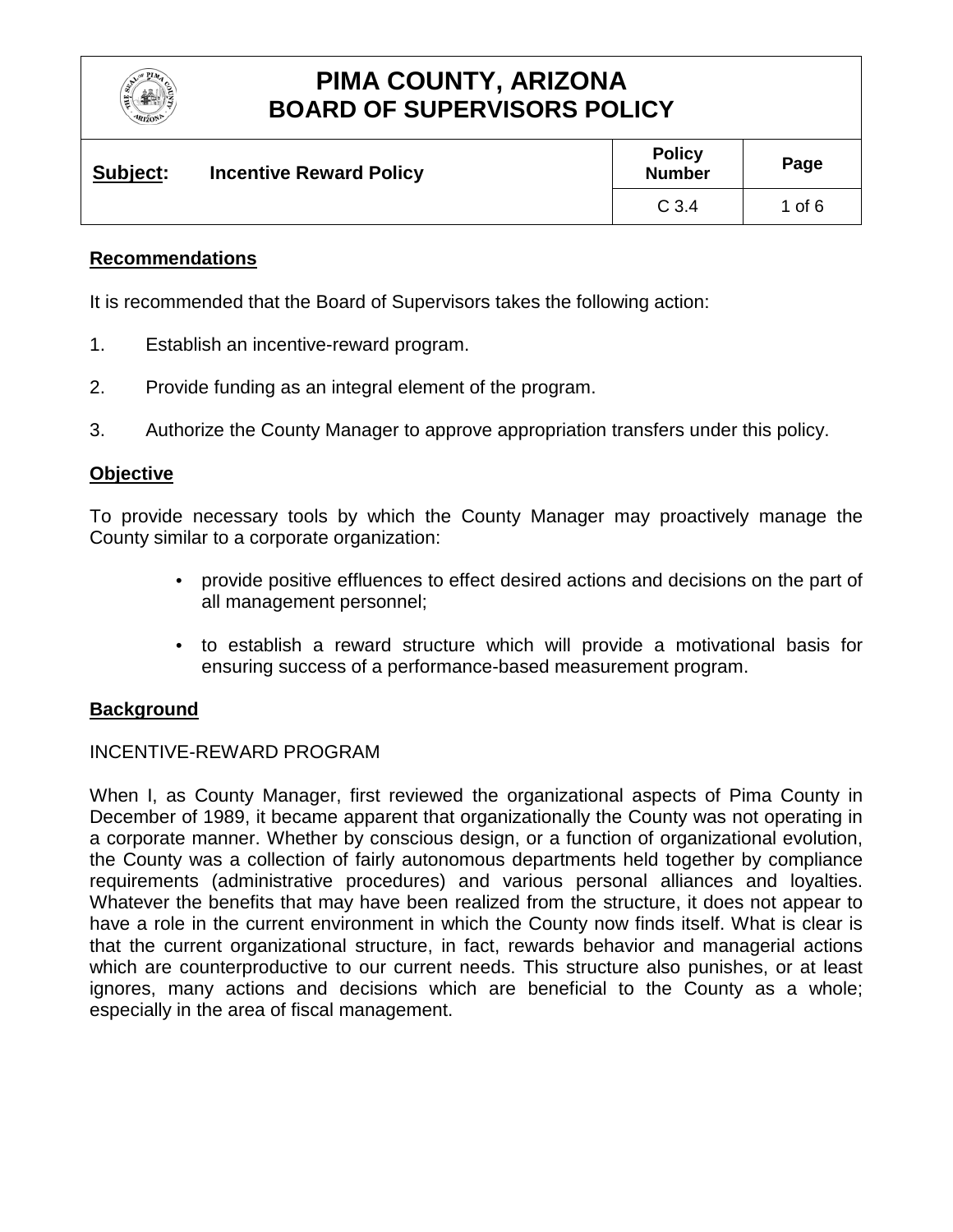

| Subject: | <b>Incentive Reward Policy</b> | <b>Policy</b><br><b>Number</b> | Page     |
|----------|--------------------------------|--------------------------------|----------|
|          |                                | C <sub>3.4</sub>               | $2$ of 6 |

Since, December of 1989, I have diligently sought to define the appropriate roles and responsibilities of the corporate structure, starting with the relationship at the apex of the organization. There has always been a desire to proceed with implementing a performancebased evaluation system within the organization in order to move away from the present system which is best characterized as an inconsistently applied personality-based evaluation system.

At this time, I am proposing to introduce a performance-based system in FY 91-92; to be more fully developed in the ensuing years. In order to more efficiently implement a performance-based system, an appropriate reward program would provide for better success than to implement a program via a compliance effort while still maintaining the current organizational culture (inadvertent incentives encouraging inappropriate behavior). This situation would only send conflicting and confusing signals throughout the organization. It is for this reason I am asking that an appropriate and effective incentive-reward program be established as a prelude to introducing a performance-based evaluation system.

### FUNDING:

Any reward system is based on recognition and acknowledgement of superior performers by those in position of authority. However, it is equally true that utilization of resources gives evidence or priorities and commitments. Generally, resources are defined in terms of monetary resources or human resources. How we spend money and how we spend time (human resources) is a matter of record, revealing our true priorities and commitments. This particular incentive program focuses on monetary resources and the need to commit those resources in order to demonstrate commitment to this program. It is the intent of the incentive-reward program to give financial recognition for appropriate behavior and to encourage fiscal management by allowing those responsible to share in the financial success of the County. It is also the intent of this program to provide disincentives for inappropriate behavior which may result in regressive measures, including the possibility of termination.

### AUTHORITY FOR APPROPRIATION TRANSFERS:

Fiscal awards that may be granted by this program should come from the central management figure; the County Manager. Currently, any appropriation transfer between departments requires approval by the Board of Supervisors. In order to demonstrate managerial authority and the authority to recognize appropriate corporate contributions, the County Manager is requesting the ability to approve and effect incentive-rewards without it becoming an agenda item requiring the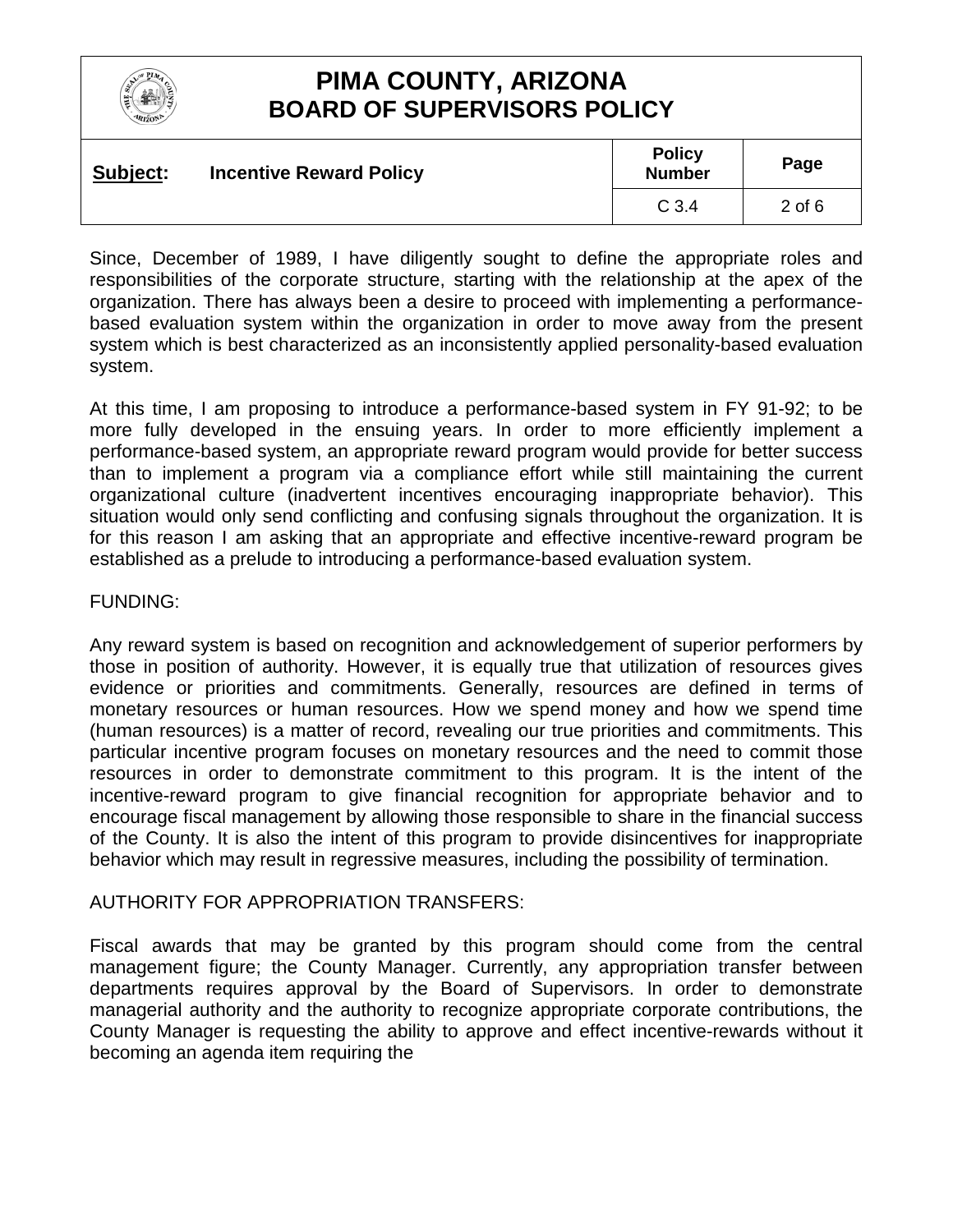

| Subject: | <b>Incentive Reward Policy</b> | <b>Policy</b><br><b>Number</b> | Page   |
|----------|--------------------------------|--------------------------------|--------|
|          |                                | C <sub>3.4</sub>               | 3 of 6 |

Board to approve. In asking for this authority, the County Manager does recognize the responsibility of the Board to hold the Manager accountable for his actions and will, therefore, provide an annual report to the Board which will include the departments that received rewards (including punishments), the amounts involved, the basis for granting the awards, how the awards were used by the departments, and any other information deemed appropriate for full disclosure.

### **Scope**

The incentive-reward program is designed to approximate a profit-sharing plan by basing the total amount of the awards on net increases to Fund Balance each year. They would then be allotted back to the various departments depending on their overall contributions to the annual financial success of the County.

The remaining statements of this memo provide some of the parameters of the program and represent the approach and tone of the program as it is intended to be implemented. It is the intent of the program to reward conscious and "appropriate" management decisions and actions; not accidents of circumstance.

It is the intent of this program to reward departments with an additional appropriation on a one-time basis to improve performance, productivity, or working conditions.

A separate, but related, issue is the performance appraisal system and the need to provide appropriate recognition of individual performance. The incentive-reward policy as discussed herein specifically excludes any discussion of compensation.

Each department will document specific performance measures and activities which may be considered by them desirable. The various budget analysts will administer and collect the information throughout the year from the departments. Annually, the County Manager will meet with the Assistant County Managers to review the information, weigh it with those actions and activities detrimental to the policies of the County, and determine the awards to be granted to each department based on specified and predetermined criteria.

Actions that are deemed desirable to the County as a whole and, therefore, may form the basis for an incentive award include, but are not limited to, the following:

• Any net contribution toward Fund Balance at the end of each year.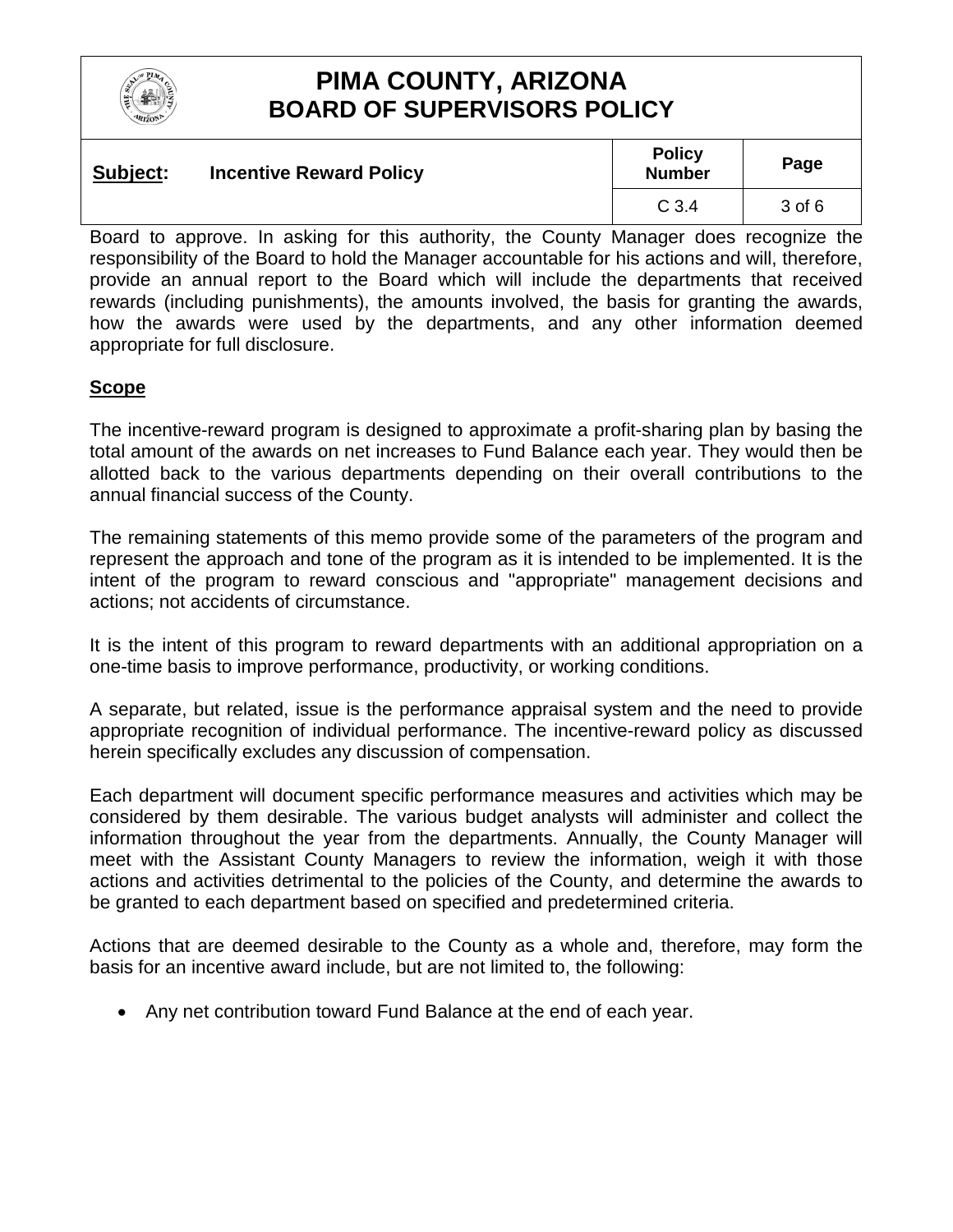

| Subject: | <b>Incentive Reward Policy</b> | <b>Policy</b><br><b>Number</b> | Page   |
|----------|--------------------------------|--------------------------------|--------|
|          |                                | C <sub>3.4</sub>               | 4 of 6 |

- Specific management actions to economize operations through a reduction in overhead and other bureaucratic efforts which improves or maintains service delivery.
- Reduction in force with no net negative impact on individual employees, nor on service delivery.
- Increased utilization of current operating resources.
- Reduction in space requirements.
- Improve working conditions for customer service and County personnel.
- Decisions which focus on an organizational approach, corporate thinking, departmental cooperation, and long-term benefits for the County.
- Efficient performance delivery.
- Achieving and exceeding specific performance measurement criteria.
- Ability to quantify and qualify the department's demand environment and its performance enhancement measures.

Actions that are not deemed desirable to the County as a whole and, therefore, will reflect negatively on the department and the director include, but are not limited to, the following:

- Increased procedural requirements without a corresponding increase in performance or benefit to the County.
- Demonstrated noncompliance with County policy, procedures, and management directives.
- Net cost to, or dependency on, Fund Balance.
- Inability to meet performance objectives.
- Abnormal grievance activity resulting in consistently unfavorable judgments (This reflects poor administrative oversight).
- Excessive claims and judgments arising out of operations of the department.
- Deterioration of working conditions and employee morale.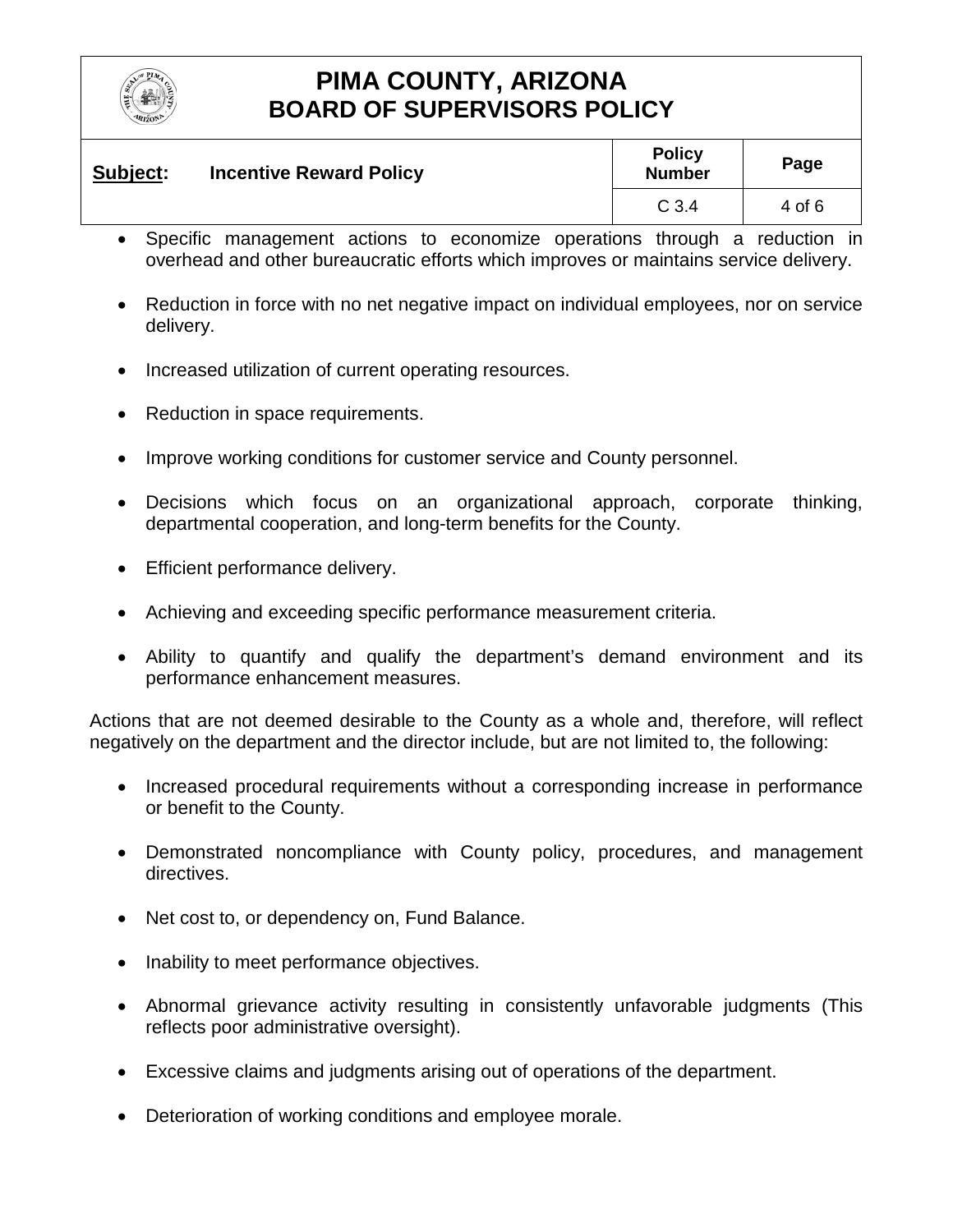

| Subject: | <b>Incentive Reward Policy</b> | <b>Policy</b><br><b>Number</b> | Page       |
|----------|--------------------------------|--------------------------------|------------|
|          |                                | C <sub>3.4</sub>               | $5$ of $6$ |

- Inability to demonstrate progress toward affirmative action.
- Inability to administer grant programs, defined as abnormal or extraordinary levels of disallowed costs and unreimbursed expenditures.

All fiscal year budgets (exclusive of contingencies and reserves) will be developed based on current revenues only. Fund balances will be used to fund contingencies, reserves, and the incentive rewards.

End of the year Fund Balances won't be audited and verified until the end of October or November. Estimates will be made much earlier, subject to adjustments. Awards should be discussed after the adoption of the budget so as not to interfere with the budget process.

Contingencies have been based on historical need. In order to avoid willful manipulation of the amount available for rewards, a specific policy on how to establish an appropriate level of contingencies should be developed.

General reserves are to be increased by \$1,000,000 per year, or until they equate to 5% of operating revenues, whichever is less.

Specific reserves are relatively minor and are required by Governmental Accounting Standards. Such items include reserves for inventory and reserves for prepaid items.

The total amount of incentive awards to be distributed will amount to the year-end Fund Balance, less contingencies, less reserves both general and specific.

In order to provide an example of the process, we could look at the June 30, 1989 ending General Fund Balance as follows:

| <b>Total Fund Balance:</b>  |                           |         | \$6,406,000 |  |
|-----------------------------|---------------------------|---------|-------------|--|
|                             | less: 89-90 Contingencies |         | 1,000,000   |  |
|                             | 89-90 General Reserve     |         | 5,190,000   |  |
|                             | 89-90 Specific Reserves   | 216,000 |             |  |
|                             |                           |         |             |  |
| <b>Available for Reward</b> |                           | £.      | -በ-         |  |
|                             |                           |         |             |  |

Of the above example, all of the available Fund Balance was budgeted as part of the FY 89-90 Contingency Account. If a policy defining the Contingency as being equal to the amount available for